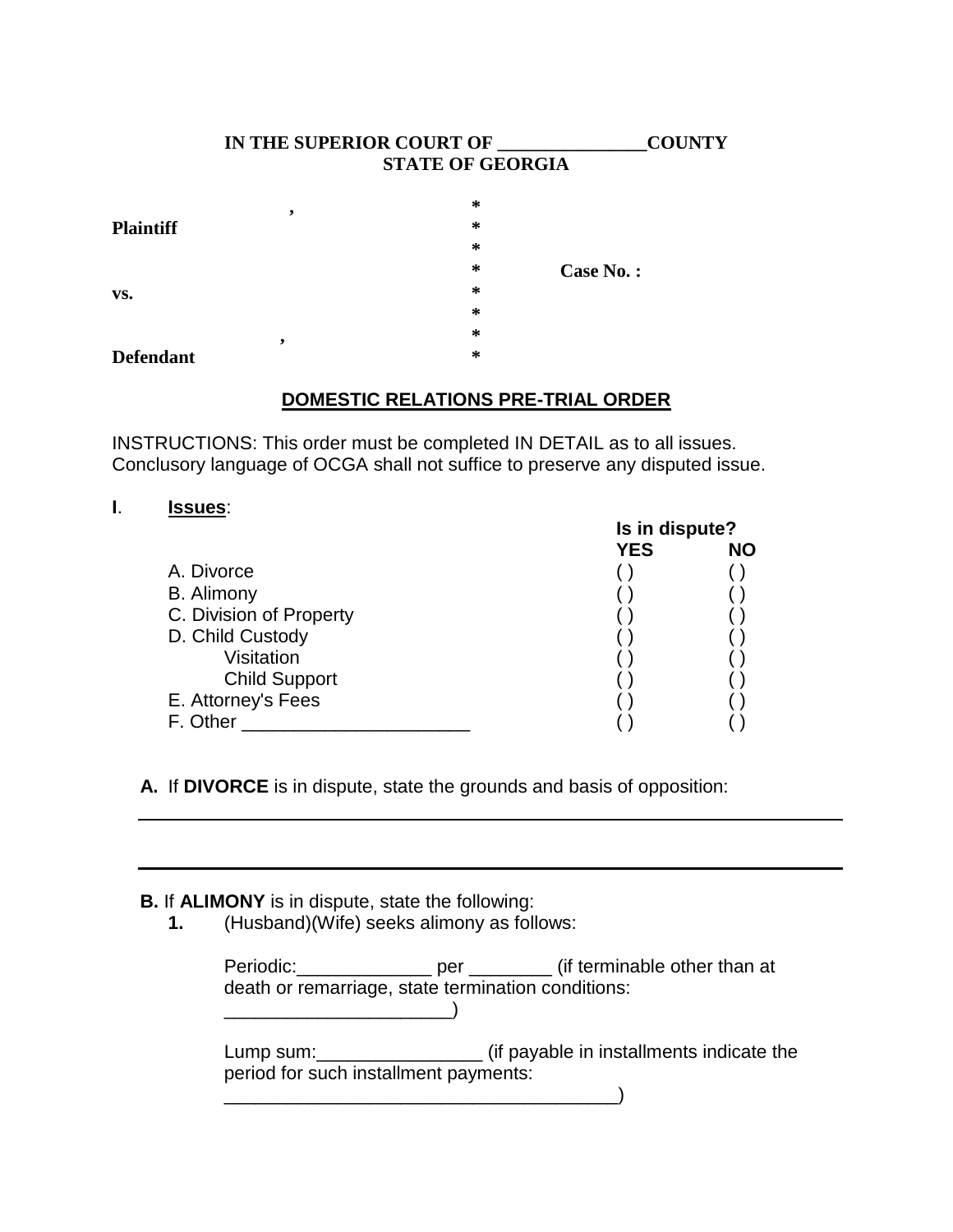In kind:

- **2.** (Wife)(Husband) opposes alimony or would agree to the following alimony  $a$ ward :
- **3.** Entitlement to alimony (is)(is not) disputed. (If entitlement to alimony is disputed, each party must summarize the claims as to the factual cause of the separation and the conduct of the parties toward each other.)

\_\_\_\_\_\_\_\_\_\_\_\_\_\_\_\_\_\_\_\_\_\_\_\_\_\_\_\_\_\_\_\_\_\_\_\_\_\_\_\_\_\_\_\_\_\_\_\_\_\_\_\_\_\_\_\_\_\_

\_\_\_\_\_\_\_\_\_\_\_\_\_\_\_\_\_\_\_\_\_\_\_\_\_\_\_\_\_\_\_\_\_\_\_\_\_\_\_\_\_\_\_\_\_\_\_\_\_\_\_\_\_\_\_\_\_\_

**a.** \_\_\_\_ Adultery as a bar to alimony is an issue. EXPLAIN:

**b.** Desertion as a bar to alimony is an issue. EXPLAIN:

\_\_\_\_\_\_\_\_\_\_\_\_\_\_\_\_\_\_\_\_\_\_\_\_\_\_\_\_\_\_\_\_\_\_\_\_\_\_\_\_\_\_\_\_\_\_\_\_\_\_\_\_\_\_\_\_\_\_\_\_\_\_\_

\_\_\_\_\_\_\_\_\_\_\_\_\_\_\_\_\_\_\_\_\_\_\_\_\_\_\_\_\_\_\_\_\_\_\_\_\_\_\_\_\_\_\_\_\_\_\_\_\_\_\_\_\_\_\_\_\_\_\_\_\_\_\_

**4.** Summarize the contentions of the parties as to each of the eight factors under O.C.G.A. §19-6-5 governing the amount of alimony (any factor not summarized here may not be used at trial).

**C.** If **DIVISION OF PROPERTY** is in dispute, this order incorporates the most recent version of the financial affidavit filed by each party and the matters therein are deemed to set forth accurately each party's position as to the property at issue and the value thereof. If "source of funds" is an issue, provide details including an explanation of the proposed disposition of the property, using the source of funds analysis and formula. Without details, source of funds issue will be deemed waived.

\_\_\_\_\_\_\_\_\_\_\_\_\_\_\_\_\_\_\_\_\_\_\_\_\_\_\_\_\_\_\_\_\_\_\_\_\_\_\_\_\_\_\_\_\_\_\_\_\_\_\_\_\_\_\_\_\_\_\_\_\_\_\_\_

Set forth your proposed award of property. Value of property must be CURRENT MARKET VALUE for all real and personal property.

Wife's Proposed Award:

1. Real Property: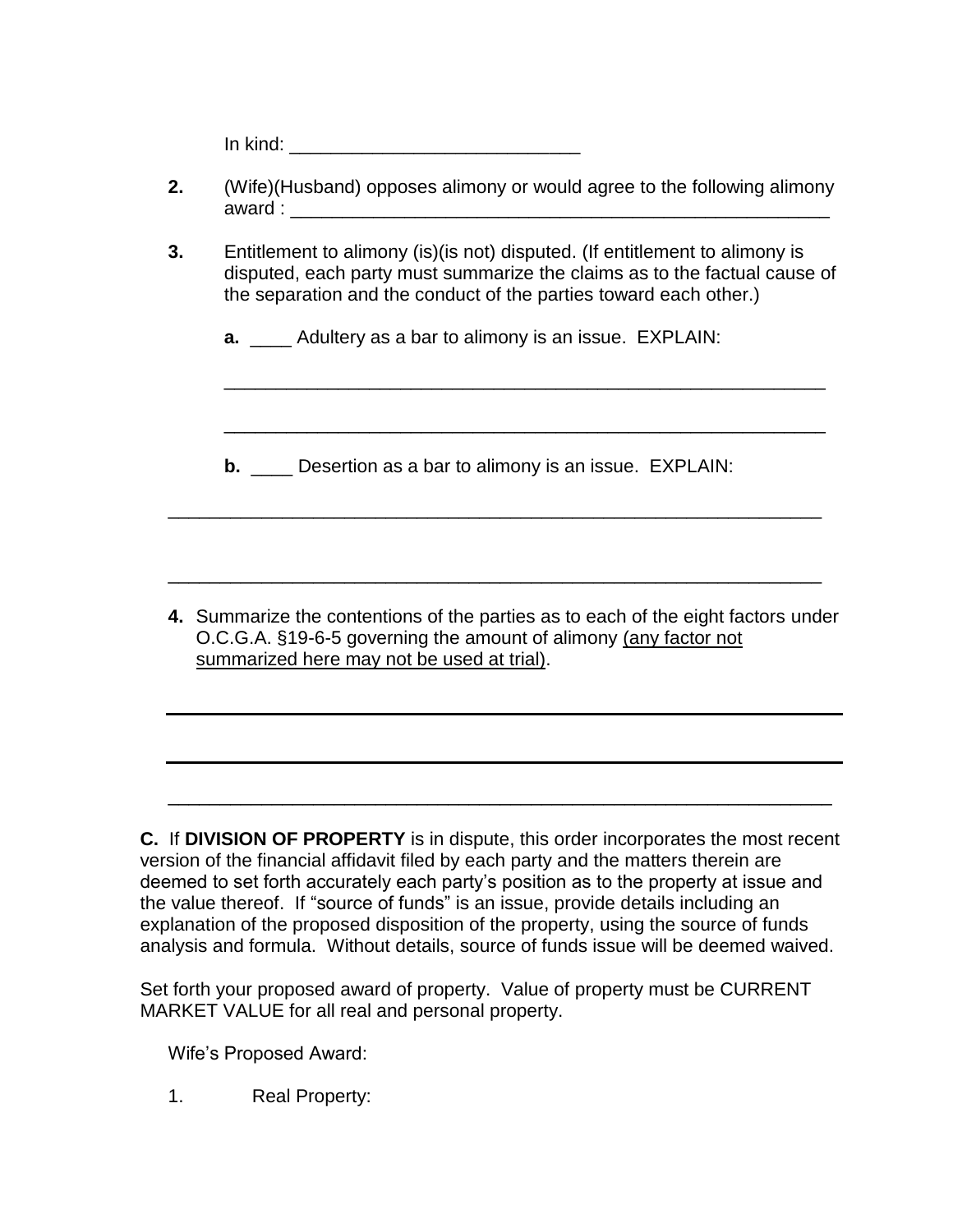| 2. | Vehicles:                 |
|----|---------------------------|
| 3. | Personal Property:        |
|    |                           |
|    | Husband's Proposed Award: |
| 1. | Real Property:            |
|    |                           |
| 2. | Vehicles:                 |
| 3. | Personal Property:        |
|    |                           |
|    |                           |
|    |                           |

\_\_\_\_\_\_\_\_\_\_\_\_\_\_\_\_\_\_\_\_\_\_\_\_\_\_\_\_\_\_\_\_\_\_\_\_\_\_\_\_\_\_\_\_\_\_\_\_\_\_\_\_\_\_\_\_\_\_\_

Unscheduled property will be left with the party in current possession and will not be otherwise awarded unless stipulated.

**D.** If **CHILD CUSTODY**, **VISITATION or CHILD SUPPORT** is in dispute:

**1.** Attach proof of attendance at the Seminar for Divorcing Parents (as required by standing order of this circuit in **all cases with minor children**, whether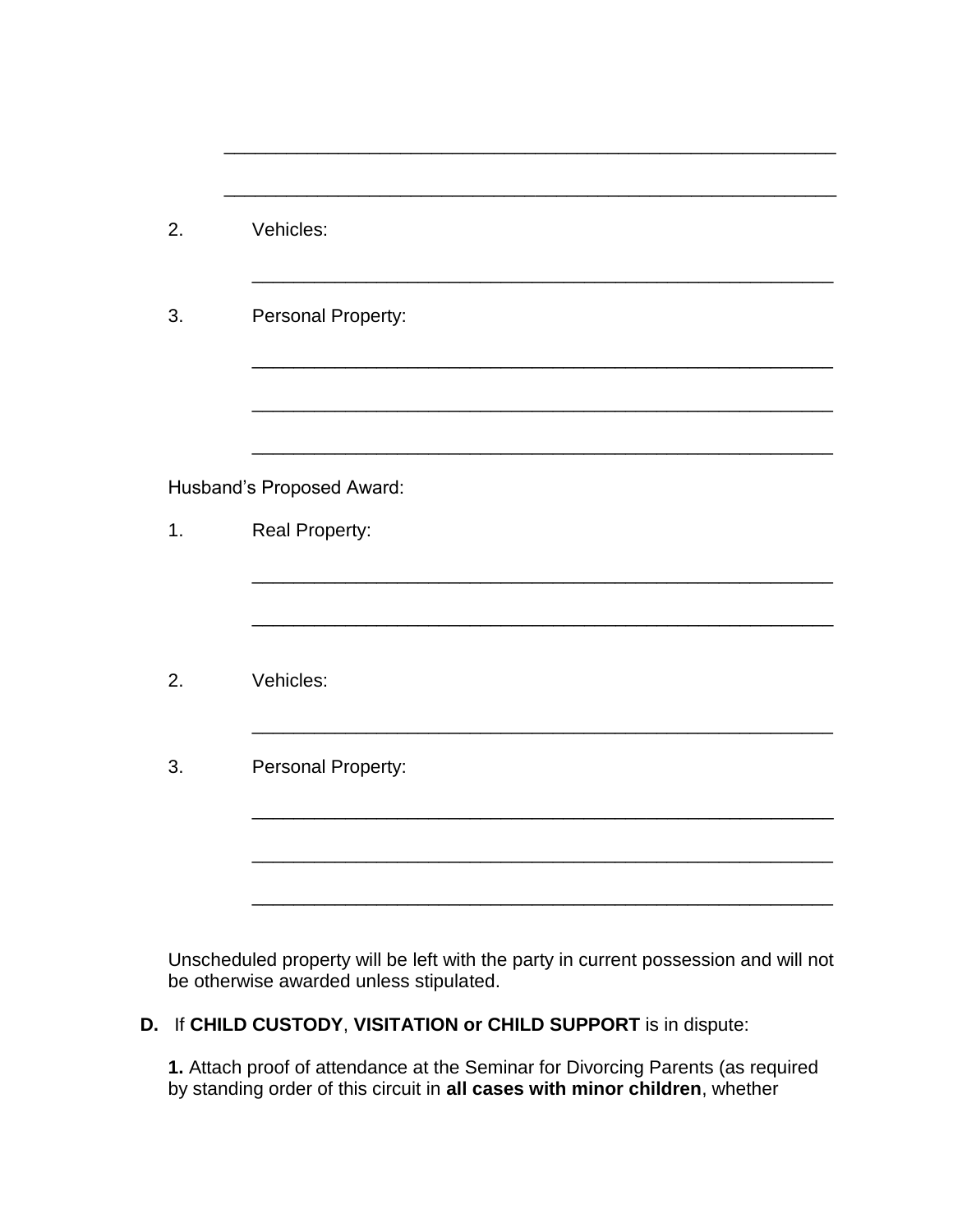custody, support or visitation is in issue or not).

**2.** Complete and attach up-to-date Child Support Worksheet and Schedules and complete the Child Support Attachment.

**3**. State contentions about duration of child support for each child. Absent detailed submission, child support shall continue until age 20 so long as the child is enrolled in and attending high school, not emancipated, married, self supporting, or deceased.

**4.** If **CHILD CUSTODY** / **VISITATION** is in dispute, attach a proposed parenting/visitation plan. If a guardian ad litem is involved in this case, has the guardian approved the proposed plan?

**E.** If **ATTORNEY'S FEES** are in dispute, state the following:

| Plaintiff requests approximately | of Defendant and cost. |
|----------------------------------|------------------------|
| (State legal                     |                        |
| authority).                      |                        |

**2.** Defendant requests approximately **2.** Of Plaintiff and cost. (State legal authority).

**3.** It is the obligation of EACH party to supplement this figure and bring it current with notice to the other party in writing up to the day before trial at the commencement of any trial or hearing in which attorney's fees are sought.

**F.** The parties' financial affidavits as required by Uniform Superior Court Rule 24.2 (are attached)(have been previously filed).

\_\_\_\_\_\_\_\_\_\_\_\_\_\_\_\_\_\_\_\_\_\_\_\_\_\_\_\_\_\_\_\_\_\_\_\_\_\_\_\_\_\_\_\_\_\_\_\_\_\_\_\_\_\_\_\_\_\_\_\_\_\_\_\_\_\_\_

\_\_\_\_\_\_\_\_\_\_\_\_\_\_\_\_\_\_\_\_\_\_\_\_\_\_\_\_\_\_\_\_\_\_\_\_\_\_\_\_\_\_\_\_\_\_\_\_\_\_\_\_\_\_\_\_\_\_\_\_\_\_\_\_\_\_\_

\_\_\_\_\_\_\_\_\_\_\_\_\_\_\_\_\_\_\_\_\_\_\_\_\_\_\_\_\_\_\_\_\_\_\_\_\_\_\_\_\_\_\_\_\_\_\_\_\_\_\_\_\_\_\_\_\_\_\_\_\_\_\_\_\_\_\_

**G.** List and summarize all other issues.

# **II. TRIAL**

**Have the parties attended mediation (yes or no)? \_\_\_\_\_\_\_\_\_**

**A.** The attorneys who will conduct the trial are: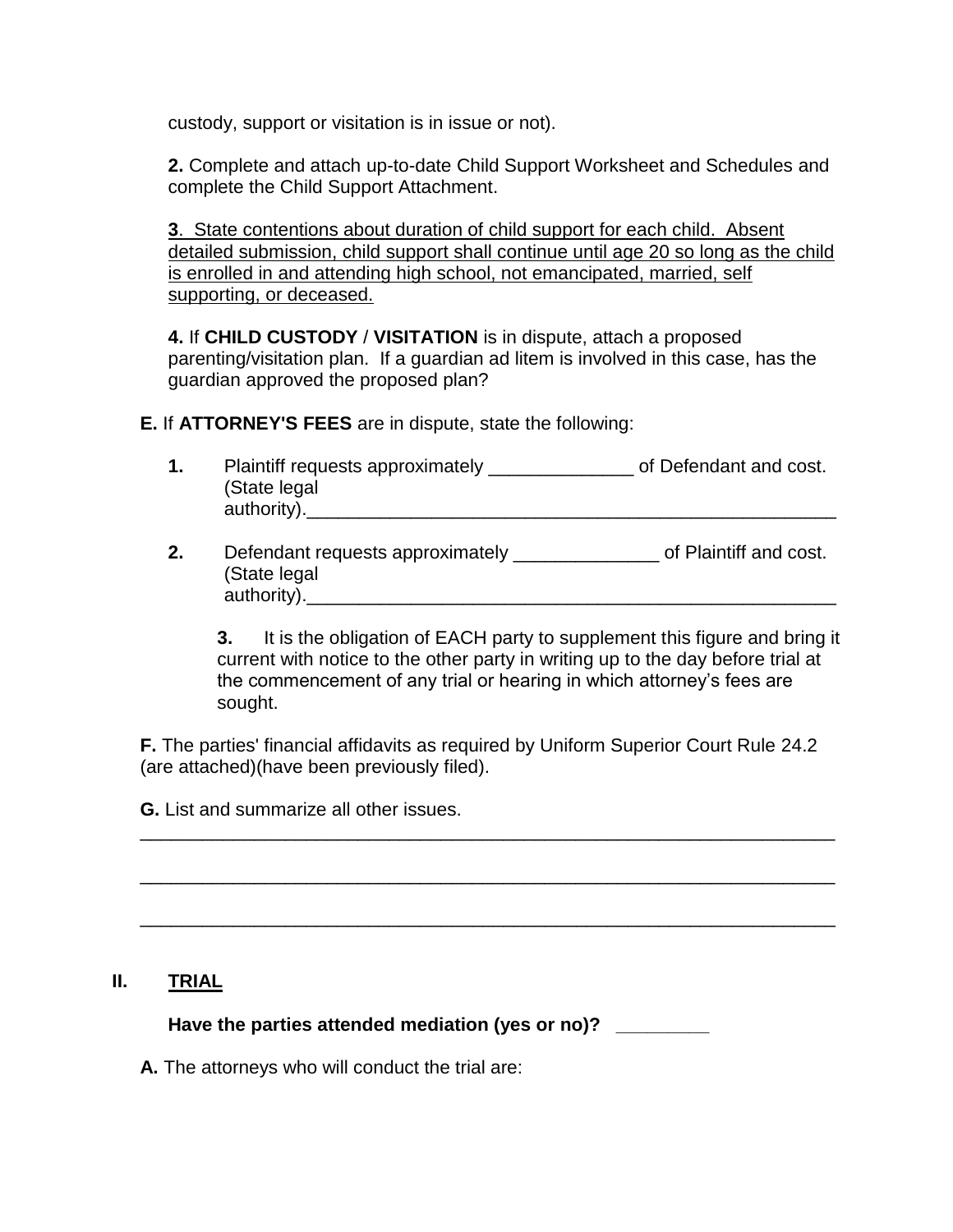| for the Plaintiff |  |
|-------------------|--|
|                   |  |

for the Defendant

- **B. 1.** All discovery has been completed, unless otherwise noted, and the court will not consider any further motions to compel discovery except for good cause shown. The parties, however, shall be permitted to take depositions of any person(s) for the preservation of evidence for use at trial.
	- **2.** Unless otherwise noted, the names of the parties as shown in the caption to this order are correct and complete and there is no question by any party as to the misjoinder or nonjoinder of any parties.

\_\_\_\_\_\_\_\_\_\_\_\_\_\_\_\_\_\_\_\_\_\_\_\_\_\_\_\_\_\_\_\_\_\_\_\_\_\_\_\_\_\_\_\_\_\_\_\_\_\_\_\_\_\_\_\_\_\_\_\_\_\_

- **C.** The jury will be qualified as to relationship with the following:
- **D.** Evidence
	- 1. The following is a list of all documentary and physical evidence that will be tendered at the trial by the Plaintiff or Defendant. Unless noted, the parties have stipulated as to the authenticity of the documents listed and the exhibits listed may be admitted without further proof of authenticity. All exhibits shall be marked by counsel prior to trial so as not to delay the trial before the jury.

\_\_\_\_\_\_\_\_\_\_\_\_\_\_\_\_\_\_\_\_\_\_\_\_\_\_\_\_\_\_\_\_\_\_\_\_\_\_\_\_\_\_\_\_\_\_\_\_\_\_\_\_\_\_\_\_\_\_\_

\_\_\_\_\_\_\_\_\_\_\_\_\_\_\_\_\_\_\_\_\_\_\_\_\_\_\_\_\_\_\_\_\_\_\_\_\_\_\_\_\_\_\_\_\_\_\_\_\_\_\_\_\_\_\_\_\_\_\_

\_\_\_\_\_\_\_\_\_\_\_\_\_\_\_\_\_\_\_\_\_\_\_\_\_\_\_\_\_\_\_\_\_\_\_\_\_\_\_\_\_\_\_\_\_\_\_\_\_\_\_\_\_\_\_\_\_\_\_

\_\_\_\_\_\_\_\_\_\_\_\_\_\_\_\_\_\_\_\_\_\_\_\_\_\_\_\_\_\_\_\_\_\_\_\_\_\_\_\_\_\_\_\_\_\_\_\_\_\_\_\_\_\_\_\_\_\_\_

\_\_\_\_\_\_\_\_\_\_\_\_\_\_\_\_\_\_\_\_\_\_\_\_\_\_\_\_\_\_\_\_\_\_\_\_\_\_\_\_\_\_\_\_\_\_\_\_\_\_\_\_\_\_\_\_\_\_\_

a. By the Plaintiff:

b. By the Defendant: \_\_\_\_\_\_\_\_\_\_\_\_\_\_\_\_\_\_\_\_\_\_\_\_\_\_\_\_\_\_\_\_\_\_\_\_\_\_\_\_\_\_\_\_\_\_\_\_\_\_\_\_\_\_\_\_\_\_\_

2. (Plaintiff)(Defendant)calls the court's attention to the following peculiar evidentiary (including but not limited to *Daubert*) or other legal issue(s): \_\_\_\_\_\_\_\_\_\_\_\_\_\_\_\_\_\_\_\_\_\_\_\_\_\_\_\_\_\_\_\_\_\_\_\_\_\_\_\_\_\_\_\_\_\_\_\_\_\_\_\_\_\_\_\_\_\_\_\_\_\_

Special authorities relied upon by (Plaintiff)(Defendant) relating to peculiar

\_\_\_\_\_\_\_\_\_\_\_\_\_\_\_\_\_\_\_\_\_\_\_\_\_\_\_\_\_\_\_\_\_\_\_\_\_\_\_\_\_\_\_\_\_\_\_\_\_\_\_\_\_\_\_\_\_\_\_\_\_\_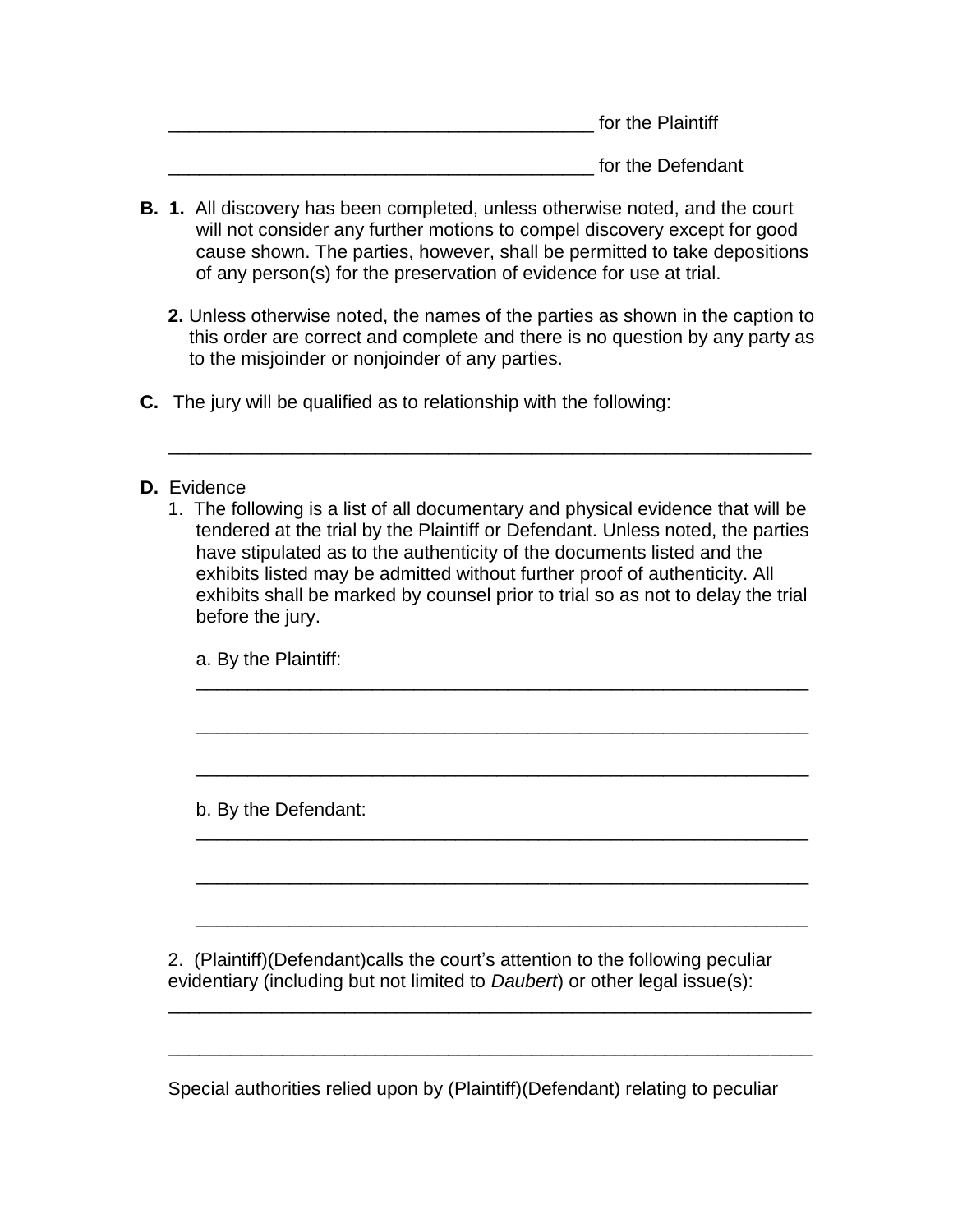evidentiary or other legal questions are as follows:

3. The testimony of the following persons may be introduced by deposition:

\_\_\_\_\_\_\_\_\_\_\_\_\_\_\_\_\_\_\_\_\_\_\_\_\_\_\_\_\_\_\_\_\_\_\_\_\_\_\_\_\_\_\_\_\_\_\_\_\_\_\_\_\_\_\_\_\_\_\_\_\_\_

\_\_\_\_\_\_\_\_\_\_\_\_\_\_\_\_\_\_\_\_\_\_\_\_\_\_\_\_\_\_\_\_\_\_\_\_\_\_\_\_\_\_\_\_\_\_\_\_\_\_\_\_\_\_\_\_\_\_\_\_\_\_

\_\_\_\_\_\_\_\_\_\_\_\_\_\_\_\_\_\_\_\_\_\_\_\_\_\_\_\_\_\_\_\_\_\_\_\_\_\_\_\_\_\_\_\_\_\_\_\_\_\_\_\_\_\_\_\_\_\_\_\_\_\_

\_\_\_\_\_\_\_\_\_\_\_\_\_\_\_\_\_\_\_\_\_\_\_\_\_\_\_\_\_\_\_\_\_\_\_\_\_\_\_\_\_\_\_\_\_\_\_\_\_\_\_\_\_\_\_\_\_\_\_\_\_\_

Any objection to the depositions or questions or arguments in the depositions shall be called to the attention of the court prior to trial.

\_\_\_\_\_\_\_\_\_\_\_\_\_\_\_\_\_\_\_\_\_\_\_\_\_\_\_\_\_\_\_\_\_\_\_\_\_\_\_\_\_\_\_\_\_\_\_\_\_\_\_\_\_\_\_\_\_\_\_\_\_\_

**E.** Stipulations:

**1.** The parties stipulate the admissibility of the following documents (physical evidence) waiving any certification, authentication, hearsay, opinion, chain of custody or other objections:

\_\_\_\_\_\_\_\_\_\_\_\_\_\_\_\_\_\_\_\_\_\_\_\_\_\_\_\_\_\_\_\_\_\_\_\_\_\_\_\_\_\_\_\_\_\_\_\_\_\_\_\_\_\_\_\_\_\_\_\_\_

\_\_\_\_\_\_\_\_\_\_\_\_\_\_\_\_\_\_\_\_\_\_\_\_\_\_\_\_\_\_\_\_\_\_\_\_\_\_\_\_\_\_\_\_\_\_\_\_\_\_\_\_\_\_\_\_\_\_\_\_\_\_

**2.** The parties stipulate the truth of the following facts:

**3.** The parties stipulate that the following witnesses would testify under oath as follows and that such be considered as evidence:

\_\_\_\_\_\_\_\_\_\_\_\_\_\_\_\_\_\_\_\_\_\_\_\_\_\_\_\_\_\_\_\_\_\_\_\_\_\_\_\_\_\_\_\_\_\_\_\_\_\_\_\_\_\_\_\_\_\_\_\_\_\_

\_\_\_\_\_\_\_\_\_\_\_\_\_\_\_\_\_\_\_\_\_\_\_\_\_\_\_\_\_\_\_\_\_\_\_\_\_\_\_\_\_\_\_\_\_\_\_\_\_\_\_\_\_\_\_\_\_\_\_\_\_\_

\_\_\_\_\_\_\_\_\_\_\_\_\_\_\_\_\_\_\_\_\_\_\_\_\_\_\_\_\_\_\_\_\_\_\_\_\_\_\_\_\_\_\_\_\_\_\_\_\_\_\_\_\_\_\_\_\_\_\_\_\_\_

\_\_\_\_\_\_\_\_\_\_\_\_\_\_\_\_\_\_\_\_\_\_\_\_\_\_\_\_\_\_\_\_\_\_\_\_\_\_\_\_\_\_\_\_\_\_\_\_\_\_\_\_\_\_\_\_\_\_\_\_\_\_

\_\_\_\_\_\_\_\_\_\_\_\_\_\_\_\_\_\_\_\_\_\_\_\_\_\_\_\_\_\_\_\_\_\_\_\_\_\_\_\_\_\_\_\_\_\_\_\_\_\_\_\_\_\_\_\_\_\_\_\_\_\_

\_\_\_\_\_\_\_\_\_\_\_\_\_\_\_\_\_\_\_\_\_\_\_\_\_\_\_\_\_\_\_\_\_\_\_\_\_\_\_\_\_\_\_\_\_\_\_\_\_\_\_\_\_\_\_\_\_\_\_\_\_\_

\_\_\_\_\_\_\_\_\_\_\_\_\_\_\_\_\_\_\_\_\_\_\_\_\_\_\_\_\_\_\_\_\_\_\_\_\_\_\_\_\_\_\_\_\_\_\_\_\_\_\_\_\_\_\_\_\_\_\_\_\_\_

\_\_\_\_\_\_\_\_\_\_\_\_\_\_\_\_\_\_\_\_\_\_\_\_\_\_\_\_\_\_\_\_\_\_\_\_\_\_\_\_\_\_\_\_\_\_\_\_\_\_\_\_\_\_\_\_\_\_\_\_\_\_

**F.** The following are lists of witnesses the Plaintiff *will* have present at trial:

Plaintiff *may* have present at trial:

Defendant *will* have present at trial: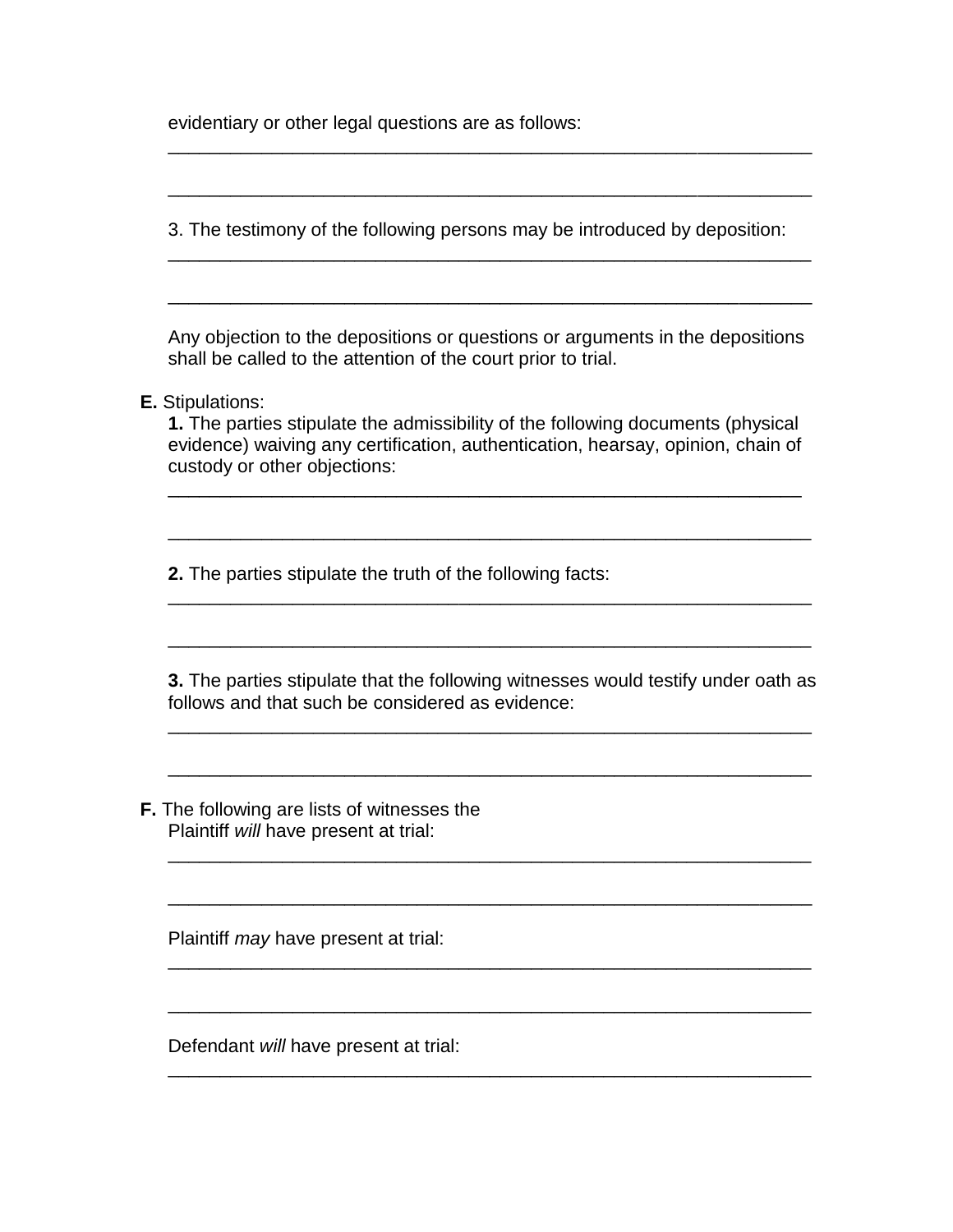Defendant *may* have present at trial:

| 1. Are you requesting child testimony or interview by the Court?                                                                                                                                                                                                                                                            |
|-----------------------------------------------------------------------------------------------------------------------------------------------------------------------------------------------------------------------------------------------------------------------------------------------------------------------------|
| G. There are no motions or other matters pending for consideration by the court<br>except as follows:                                                                                                                                                                                                                       |
| H. All requests to charge anticipated at the time of trial will be filed in accordance<br>with Rule 10.3.                                                                                                                                                                                                                   |
| <b>I.</b> The form of all possible verdicts to be considered by the jury are as follows:                                                                                                                                                                                                                                    |
|                                                                                                                                                                                                                                                                                                                             |
| <b>J.</b> The possibilities of settling the case are:                                                                                                                                                                                                                                                                       |
| <b>K.</b> The parties (do)(do not) want the case reported.                                                                                                                                                                                                                                                                  |
|                                                                                                                                                                                                                                                                                                                             |
| <b>M.</b> Final written offers of Settlement were exchanged on __________                                                                                                                                                                                                                                                   |
| N. Other matters: -                                                                                                                                                                                                                                                                                                         |
|                                                                                                                                                                                                                                                                                                                             |
| <b>O.</b> Attachments:<br><b>Property Schedule</b><br>__ Child Support Worksheet and Schedules current as of ______<br>__ Child Support Attachment<br>_ Seminar for Divorcing Parents Certificate<br>Financial Affidavits current as of <b>Financial Affidavits</b> current as of<br>Attorney's Fees Proffer ______________ |

\_\_\_\_\_\_\_\_\_\_\_\_\_\_\_\_\_\_\_\_\_\_\_\_\_\_\_\_\_\_\_\_\_\_\_\_\_\_\_\_\_\_\_\_\_\_\_\_\_\_\_\_\_\_\_\_\_\_\_\_\_\_

\_\_\_\_\_\_\_\_\_\_\_\_\_\_\_\_\_\_\_\_\_\_\_\_\_\_\_\_\_\_\_\_\_\_\_\_\_\_\_\_\_\_\_\_\_\_\_\_\_\_\_\_\_\_\_\_\_\_\_\_\_\_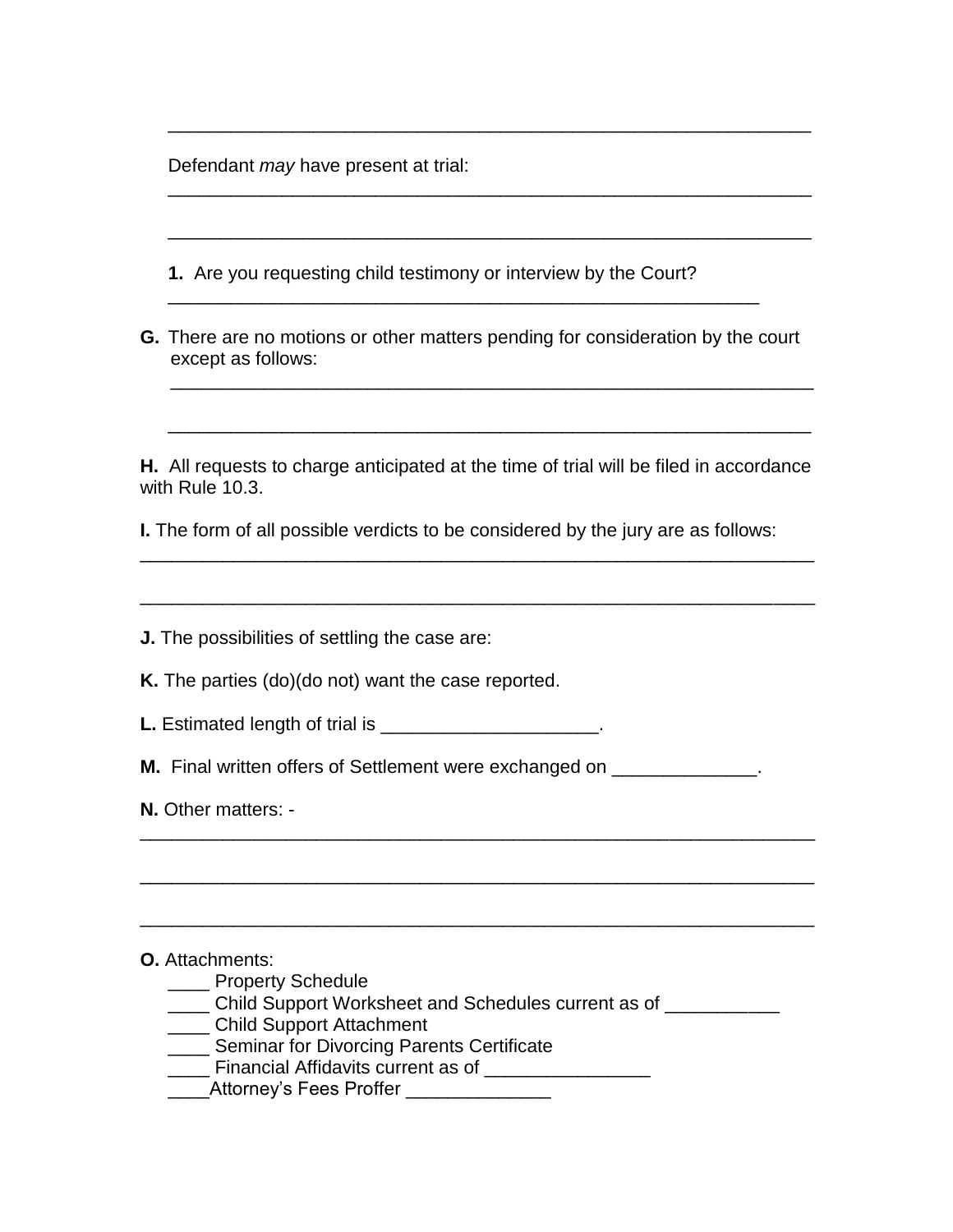Submitted by:

\_\_\_\_\_\_\_\_\_\_\_\_\_\_\_\_\_\_\_\_

 $\overline{\phantom{a}}$  , and the set of the set of the set of the set of the set of the set of the set of the set of the set of the set of the set of the set of the set of the set of the set of the set of the set of the set of the s

It is hereby ordered that the foregoing, including the attachments thereto, constitutes the PRE-TRIAL ORDER in the above styled case.

**SO ORDERED, this \_\_\_\_\_\_ day of \_\_\_\_\_\_\_\_\_\_\_\_\_\_\_\_\_\_\_\_\_\_ 200\_\_.**

**\_\_\_\_\_\_\_\_\_\_\_\_\_\_\_\_\_\_\_\_\_\_\_\_\_\_\_\_\_\_ Judge, Superior Court**

**\_\_\_\_\_\_\_\_\_\_\_\_\_\_\_\_\_\_\_Judicial Circuit**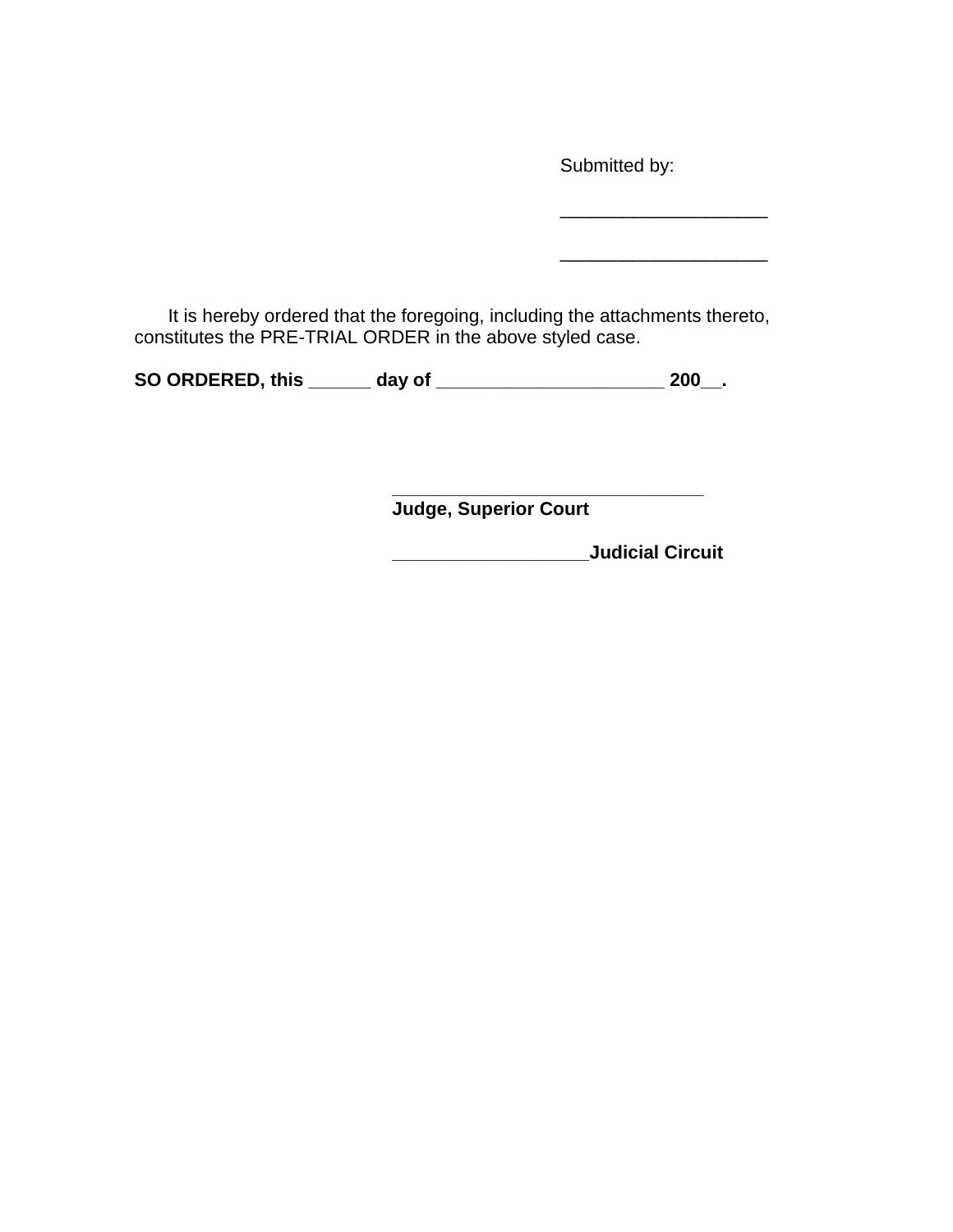## **CHILD SUPPORT ATTACHMENT TO PRE-TRIAL ORDER**

Mark and explain all areas of dispute, including not only the basis of the dispute the monetary amount, if any, you contend is correct. Failure to mark or explain a dispute will result in preclusion of the issue at trial.

| <b>Schedule A - Gross Income Incomes</b> |        |        |                     |
|------------------------------------------|--------|--------|---------------------|
|                                          | Mother | Father | Nonparent Custodian |
| Information Complete? (Yes/No)           |        |        |                     |

If "No," explain what is missing, what steps you have taken to determine the information and how you intend to the acquire information necessary for both sides to present a completed Schedule A:

\_\_\_\_\_\_\_\_\_\_\_\_\_\_\_\_\_\_\_\_\_\_\_\_\_\_\_\_\_\_\_\_\_\_\_\_\_\_\_\_\_\_\_\_\_\_\_\_\_\_\_\_\_\_\_\_\_\_\_\_\_\_\_\_\_\_\_\_\_\_\_\_\_\_\_\_\_\_\_\_\_\_\_\_\_\_\_\_\_\_\_\_\_\_\_\_\_\_\_\_\_\_\_\_\_\_\_\_ \_\_\_\_\_\_\_\_\_\_\_\_\_\_\_\_\_\_\_\_\_\_\_\_\_\_\_\_\_\_\_\_\_\_\_\_\_\_\_\_\_\_\_\_\_\_\_\_\_\_\_\_\_\_\_\_\_\_\_\_\_\_\_\_\_\_\_\_\_\_\_\_\_\_\_\_\_\_\_\_\_\_\_\_\_\_\_\_\_\_\_\_\_\_\_\_\_\_\_\_\_\_\_\_\_\_\_\_ \_\_\_\_\_\_\_\_\_\_\_\_\_\_\_\_\_\_\_\_\_\_\_\_\_\_\_\_\_\_\_\_\_\_\_\_\_\_\_\_\_\_\_\_\_\_\_\_\_\_\_\_\_\_\_\_\_\_\_\_\_\_\_\_\_\_\_\_\_\_\_\_\_\_\_\_\_\_\_\_\_\_\_\_\_\_\_\_\_\_\_\_\_\_\_\_\_\_\_\_\_\_\_\_\_\_\_\_

#### Self-employment Income

Does a party have self-employment income?

If so, set forth calculation of such income

# Place a checkmark by any disputed items and explain below:

| 1. Salary and Wages            |  |  |
|--------------------------------|--|--|
| 2. Commissions, Fees, Tips     |  |  |
| 3. Income From Self-Employment |  |  |
| 4. Bonuses                     |  |  |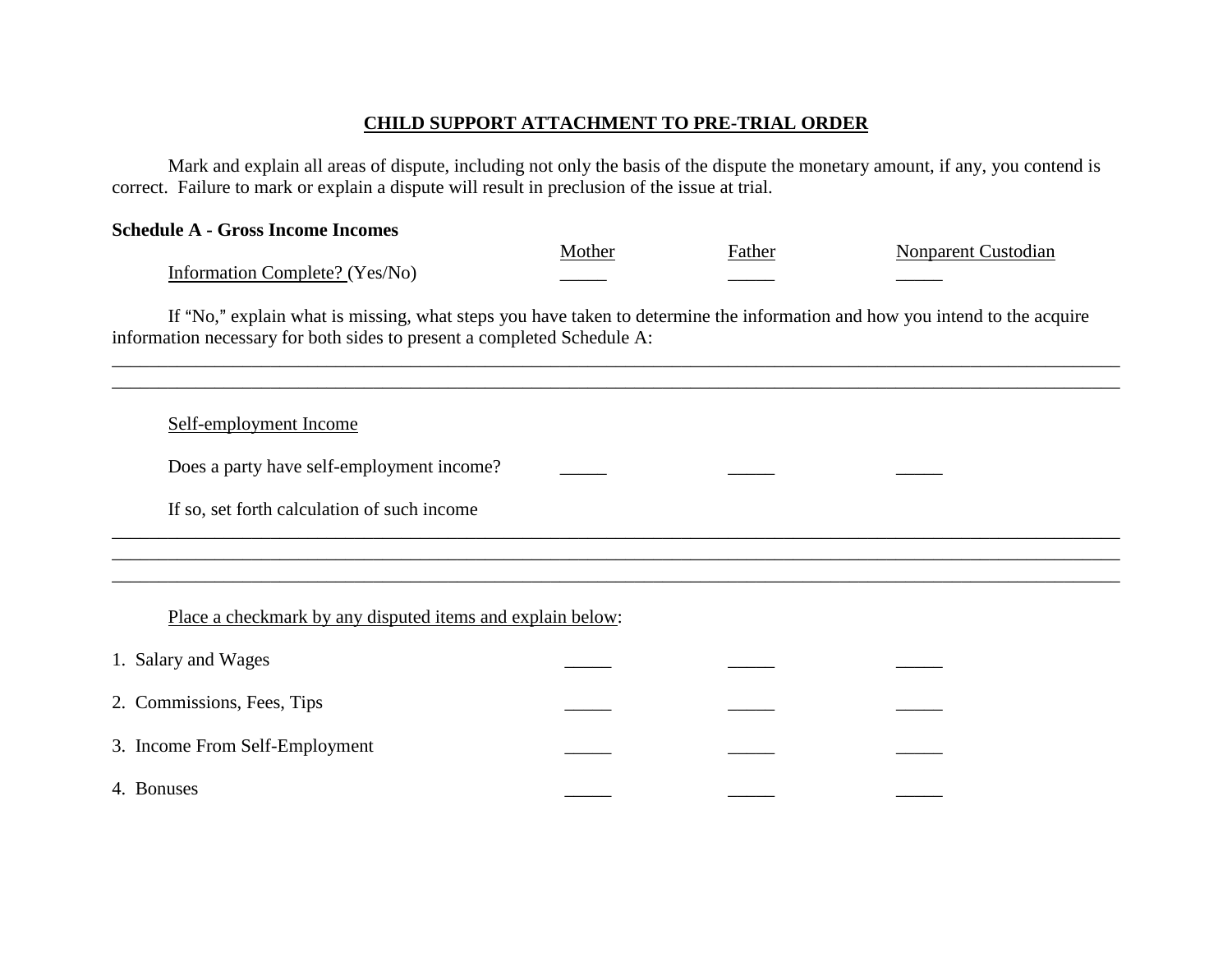| 5. Overtime Payments                                                                                   |  |  |
|--------------------------------------------------------------------------------------------------------|--|--|
| 6. Severance Pay                                                                                       |  |  |
| 7. Recurring Income from Pensions or Retirement Plans                                                  |  |  |
| 8. Interest Income                                                                                     |  |  |
| 9. Income from Dividends                                                                               |  |  |
| 10. Trust Income                                                                                       |  |  |
| 11. Income from Annuities                                                                              |  |  |
| 12. Capital Gains                                                                                      |  |  |
| 13. Social Security Disability or Retirement Benefits<br>(Do not include SSI or payments for children) |  |  |
| 14. Worker's Compensation Benefits                                                                     |  |  |
| 15. Unemployment Benefits                                                                              |  |  |
| 16. Judgments from Personal Injury or Other Civil Cases                                                |  |  |
| 17. Gifts (cash or other gifts that can be converted to cash)                                          |  |  |
| 18. Prizes / Lottery Winnings                                                                          |  |  |
| 19. Alimony & maintenance from persons not in this case                                                |  |  |
| 20. Assets which are used for support of family                                                        |  |  |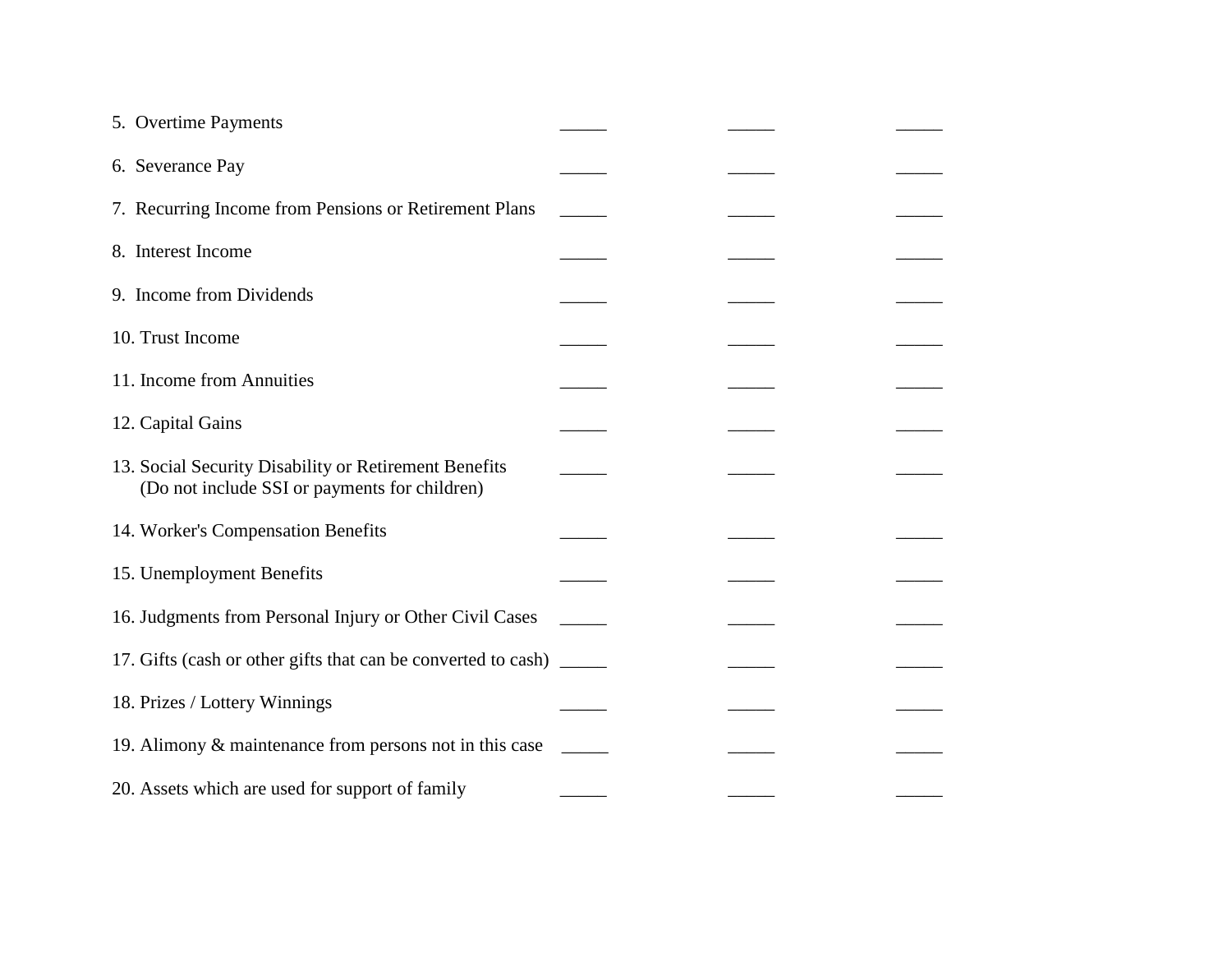| 21. Fringe Benefits (if significantly reduce living expenses) ______                        |  |  |
|---------------------------------------------------------------------------------------------|--|--|
| 22. Any Other Income including Imputed Income.                                              |  |  |
| Explain basis for dispute, including your position as to correct amount:                    |  |  |
|                                                                                             |  |  |
| Indicate whether any of the following is at issue and if so, explain basis below:           |  |  |
| Willful Un- or Underemployment                                                              |  |  |
| Other Variable Income (including whether<br>either party seeks a one-time lump sum payment) |  |  |
| Social Security Benefits received by Child                                                  |  |  |
|                                                                                             |  |  |
|                                                                                             |  |  |

# **Schedule B - Adjustments to Income**

|                       | Mother   | Father    | Nonparent Custodian |
|-----------------------|----------|-----------|---------------------|
| Applicable?           | ________ | _________ | ____                |
| Information Complete? |          |           |                     |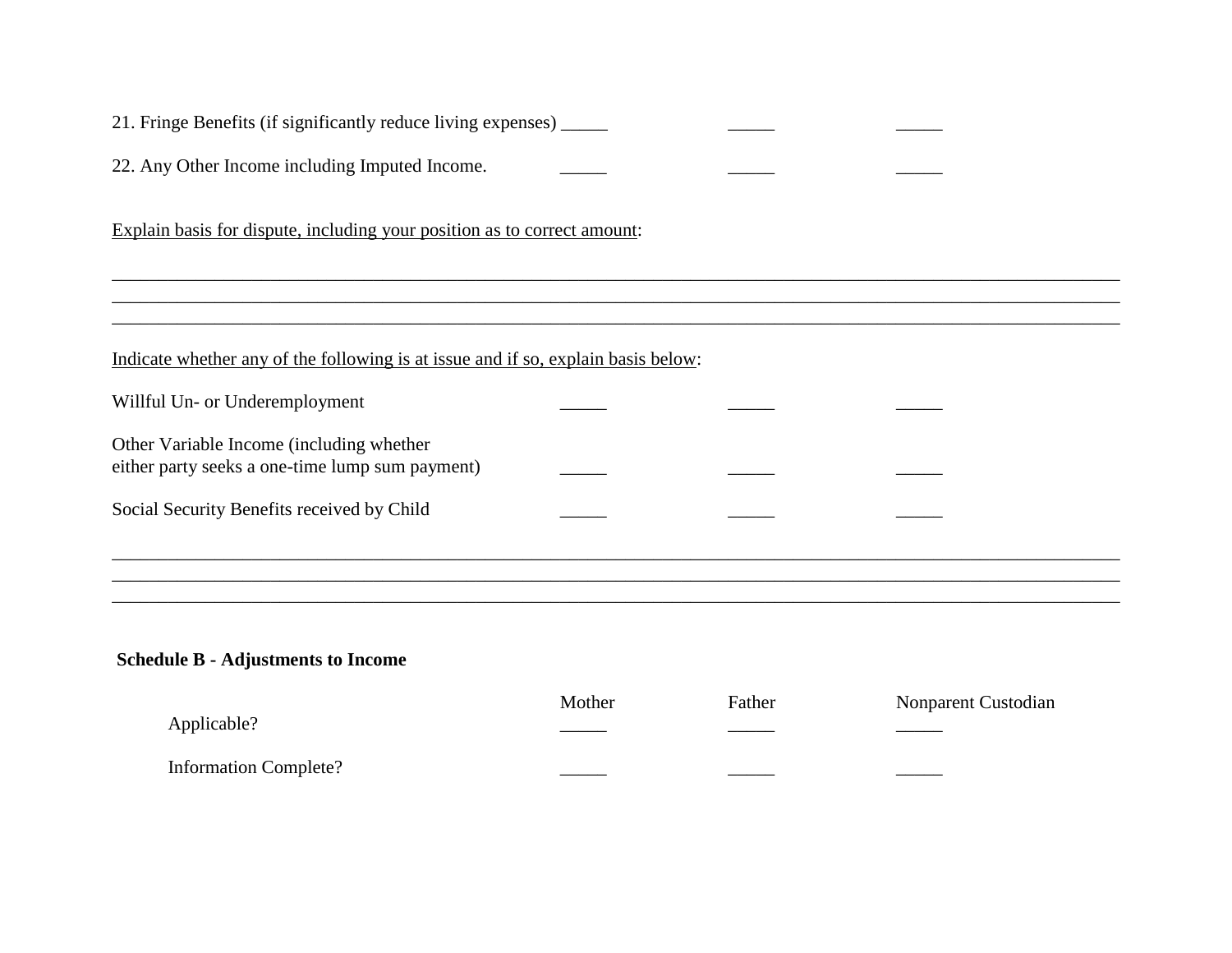If "No," explain what is missing, what steps you have taken to determine the information and how you intend to acquire information \_\_\_\_\_\_\_\_\_\_\_\_\_\_\_\_\_\_\_\_\_\_\_\_\_\_\_\_\_\_\_\_\_\_\_\_\_\_\_\_\_\_\_\_\_\_\_\_\_\_\_\_\_\_\_\_\_\_\_\_\_\_\_\_\_\_\_\_\_\_\_\_\_\_\_\_\_\_\_\_\_\_\_\_\_\_\_\_\_\_\_\_\_\_\_\_\_\_\_\_\_\_\_\_\_\_\_\_

| Self-employment Tax                |  |  |
|------------------------------------|--|--|
| Prior Child Support Order(s)       |  |  |
| Theoretical Child Support Order(s) |  |  |

## **Schedule D - Additional Expenses**

|                                                                                                                                    | Mother | Father | Nonparent Custodian |  |  |
|------------------------------------------------------------------------------------------------------------------------------------|--------|--------|---------------------|--|--|
| Applicable?                                                                                                                        |        |        |                     |  |  |
| Information Complete?                                                                                                              |        |        |                     |  |  |
| If "No," explain what is missing, what steps you have taken to determine the information and how you intend to acquire information |        |        |                     |  |  |
|                                                                                                                                    |        |        |                     |  |  |
| Indicate areas of dispute and explain:                                                                                             |        |        |                     |  |  |

Health Care Insurance Premiums Work-related Day Care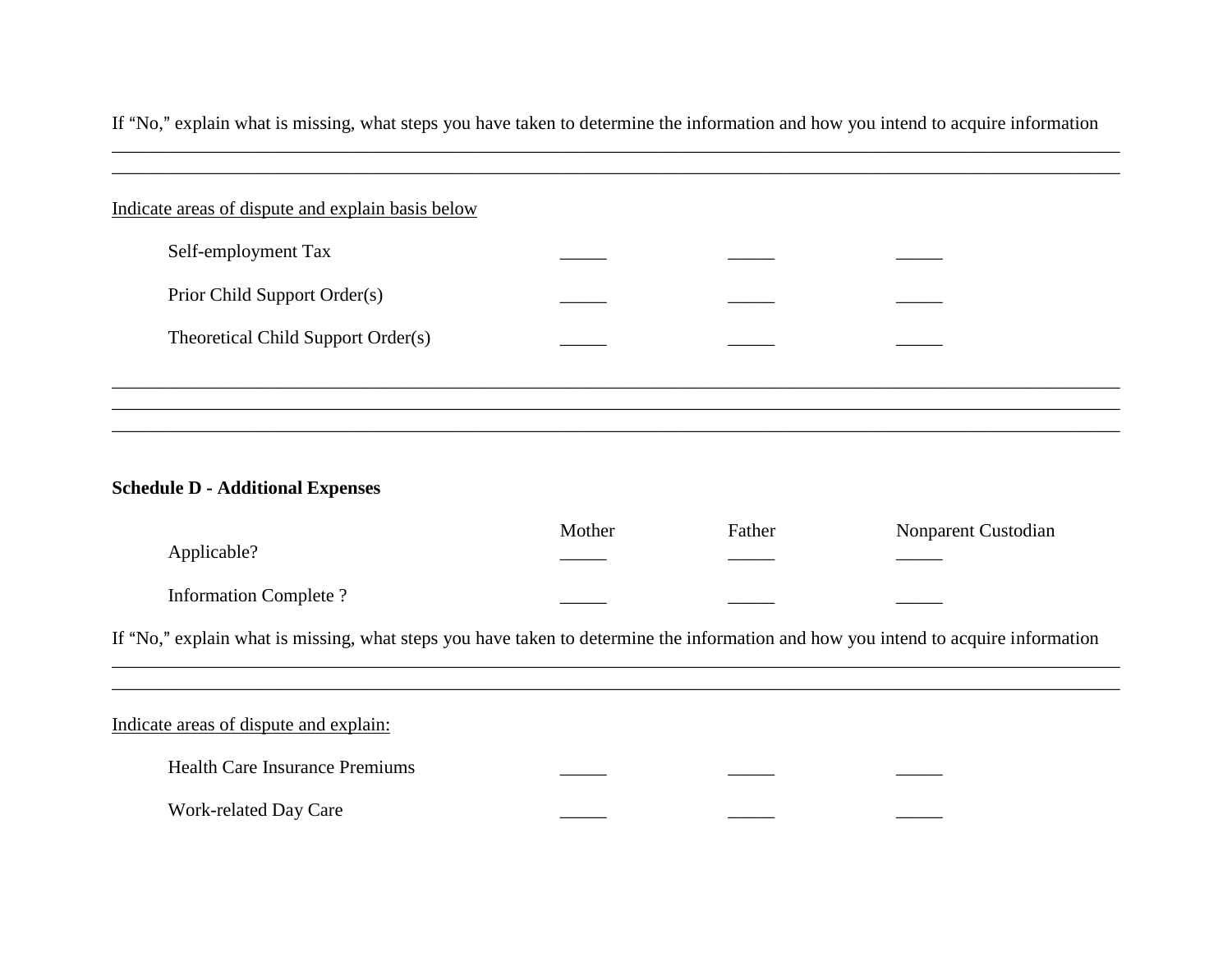### **Schedule E - Deviations**

|                             | Mother | Father | Nonparent Custodian |
|-----------------------------|--------|--------|---------------------|
| Applicable                  |        |        |                     |
| <b>Information Complete</b> |        |        |                     |

\_\_\_\_\_\_\_\_\_\_\_\_\_\_\_\_\_\_\_\_\_\_\_\_\_\_\_\_\_\_\_\_\_\_\_\_\_\_\_\_\_\_\_\_\_\_\_\_\_\_\_\_\_\_\_\_\_\_\_\_\_\_\_\_\_\_\_\_\_\_\_\_\_\_\_\_\_\_\_\_\_\_\_\_\_\_\_\_\_\_\_\_\_\_\_\_\_\_\_\_\_\_\_\_\_\_\_\_ \_\_\_\_\_\_\_\_\_\_\_\_\_\_\_\_\_\_\_\_\_\_\_\_\_\_\_\_\_\_\_\_\_\_\_\_\_\_\_\_\_\_\_\_\_\_\_\_\_\_\_\_\_\_\_\_\_\_\_\_\_\_\_\_\_\_\_\_\_\_\_\_\_\_\_\_\_\_\_\_\_\_\_\_\_\_\_\_\_\_\_\_\_\_\_\_\_\_\_\_\_\_\_\_\_\_\_\_

If "No," explain what is missing, what steps you have taken to determine the information and how you intend to acquire information \_\_\_\_\_\_\_\_\_\_\_\_\_\_\_\_\_\_\_\_\_\_\_\_\_\_\_\_\_\_\_\_\_\_\_\_\_\_\_\_\_\_\_\_\_\_\_\_\_\_\_\_\_\_\_\_\_\_\_\_\_\_\_\_\_\_\_\_\_\_\_\_\_\_\_\_\_\_\_\_\_\_\_\_\_\_\_\_\_\_\_\_\_\_\_\_\_\_\_\_\_\_\_\_\_\_\_\_

\_\_\_\_\_\_\_\_\_\_\_\_\_\_\_\_\_\_\_\_\_\_\_\_\_\_\_\_\_\_\_\_\_\_\_\_\_\_\_\_\_\_\_\_\_\_\_\_\_\_\_\_\_\_\_\_\_\_\_\_\_\_\_\_\_\_\_\_\_\_\_\_\_\_\_\_\_\_\_\_\_\_\_\_\_\_\_\_\_\_\_\_\_\_\_\_\_\_\_\_\_\_\_\_\_\_\_\_

Each party shall indicate those deviations the party contends apply, state the amount of deviation sought indicating whether it is an increase or reduction and state the basis. The other party shall mark each deviation disputed.

| Mother:                                    | Amount | Basis: | Disputed?<br>(Yes/No) |
|--------------------------------------------|--------|--------|-----------------------|
| $(A)$ High income                          |        |        |                       |
| $(B)$ Low income                           |        |        |                       |
| (C) Other health related insurance         |        |        |                       |
| (D) Child and dependent care tax credit\$  |        |        |                       |
| (E) Travel expenses                        |        |        |                       |
| (F) Alimony                                |        |        |                       |
| (G) Mortgage                               |        |        |                       |
| (H) Permanency plan or foster care plan \$ |        |        |                       |
| (I) Extraordinary expenses                 |        |        |                       |
| Educational                                |        |        |                       |
| Medical                                    |        |        |                       |
| Special                                    |        |        |                       |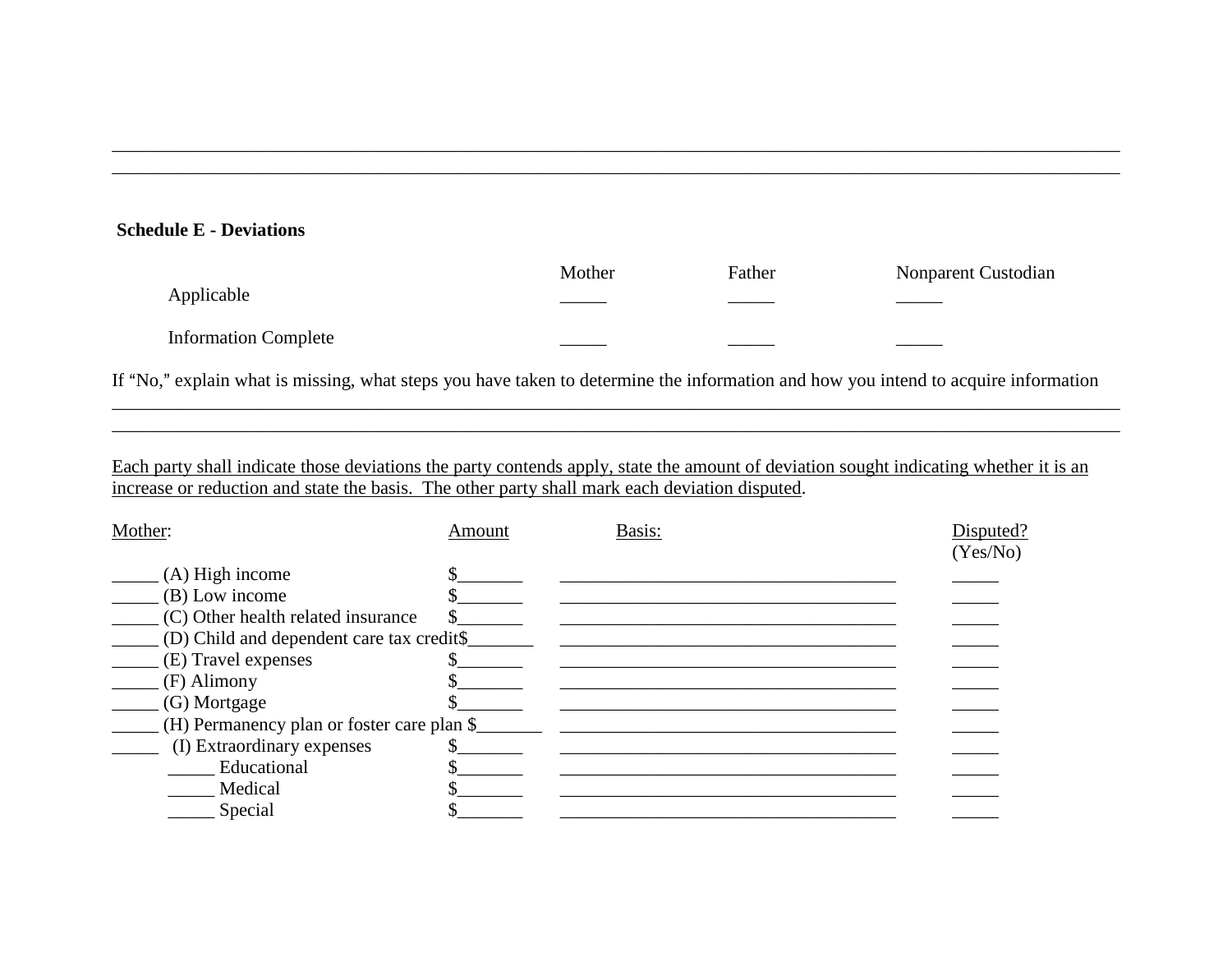| \$     |                                                                                         |                       |
|--------|-----------------------------------------------------------------------------------------|-----------------------|
| Amount | Basis:                                                                                  | Disputed?<br>(Yes/No) |
|        |                                                                                         |                       |
|        |                                                                                         |                       |
|        |                                                                                         |                       |
|        |                                                                                         |                       |
|        |                                                                                         |                       |
|        |                                                                                         |                       |
|        |                                                                                         |                       |
|        |                                                                                         |                       |
|        |                                                                                         |                       |
|        |                                                                                         |                       |
|        |                                                                                         |                       |
|        |                                                                                         |                       |
|        |                                                                                         |                       |
|        |                                                                                         |                       |
|        | (D) Child and dependent care tax credit\$<br>(H) Permanency plan or foster care plan \$ |                       |

| Nonparent Custodian:                       | Amount | Basis: | Disputed? |
|--------------------------------------------|--------|--------|-----------|
|                                            |        |        | (Yes/No)  |
| $(A)$ High income                          |        |        |           |
| $(B)$ Low income                           |        |        |           |
| (C) Other health related insurance         |        |        |           |
| (D) Child and dependent care tax credit\$  |        |        |           |
| (E) Travel expenses                        |        |        |           |
| (F) Alimony                                |        |        |           |
| (G) Mortgage                               |        |        |           |
| (H) Permanency plan or foster care plan \$ |        |        |           |